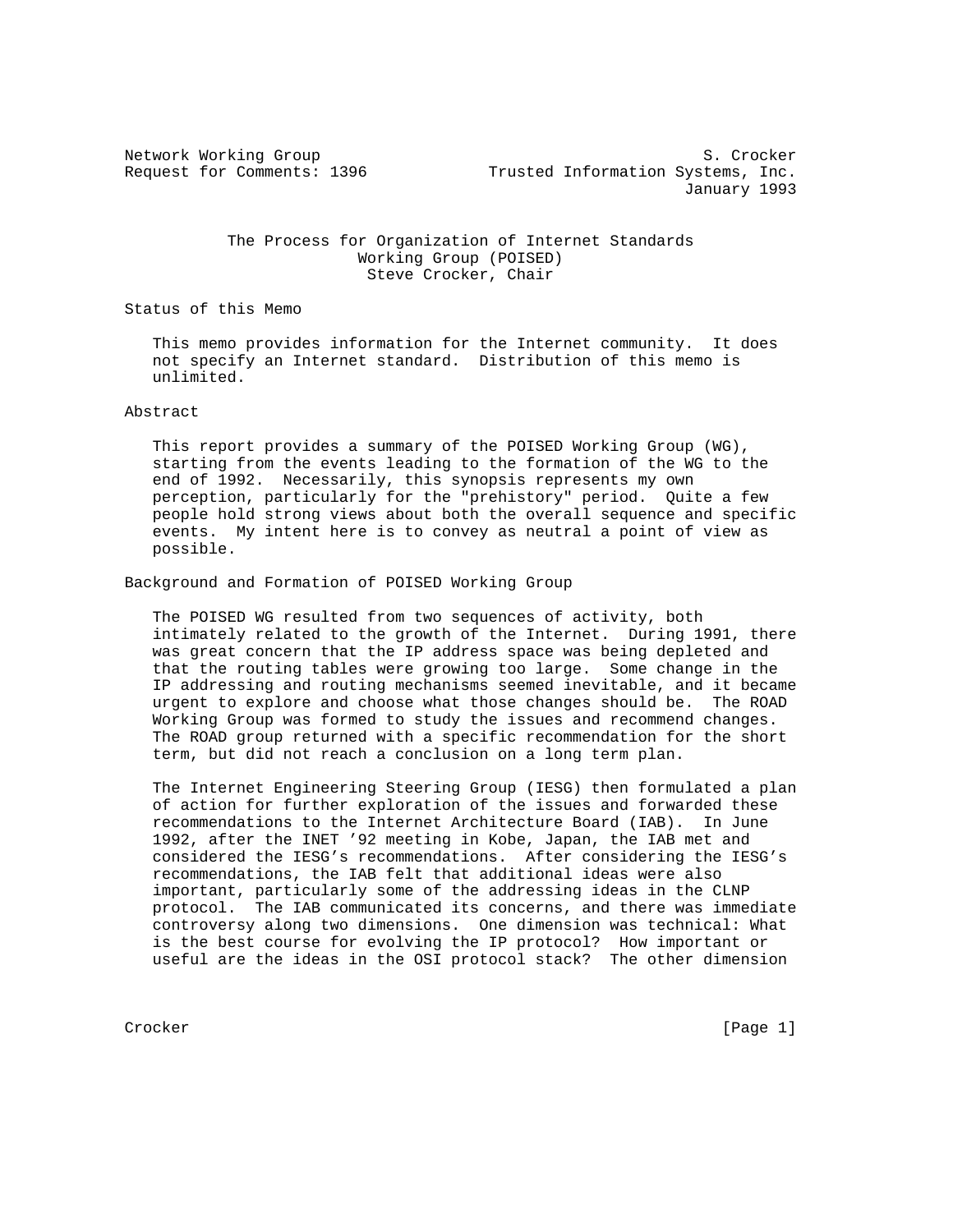was political: Who makes decisions within the Internet community? Who chooses who makes these decisions?

 As often happens during periods of conflict, communication suffered among the several parties. The June communication from the IAB was understood by many an IAB decision or, equivalently, a sense of the decisions the IAB would make in the future. In contrast, many if not all on the IAB felt that they were trying to open up the discussion and their memos were intended as advice and not decisions. From my perspective, this form of miscommunication was partly due to the extended size of the Internet technical community. When the community was much smaller, the IAB was in close contact with the day to day workings of the technical groups. With the creation of the IESG and area directorates, there are now two or three layers between a working group and the IAB.

 These matters came to a head during the Internet Engineering Task Force (IETF) meeting in July in Cambridge, MA. It was made clear that the consideration of changes to the IP protocol remained open. Work on that topic has proceeded and is reported in the appropriate forums. However, it became clear that it was necessary to examine the decision process and the procedures for populating the IESG and IAB. With respect to the procedures for selecting IAB and IESG members, the procedures that were in place derived from the creation of the Internet Society (ISOC) and the ISOC's sponsorship of the IAB. These procedures had been developed during the early part of 1992 and had been adopted by the ISOC during its meeting in Kobe in June. Hence, as fast as the ISOC was building the framework for supporting the Internet community, the community was questioning its structure and processes.

 Following the IETF meeting, Vint Cerf, Internet Society president, called for the formation of working group to examine the processes and particularly the selection process (Attachment 1). During August, the working group was formed, I was asked to chair it, and a charter for the WG was formulated (Attachment 2). (The acronym is due to Erik Huizer and originally stood for The Process for Organization of Internet Standards and Development. It was shortened to fit into the space available on paper and in the IETF Secretariat's database.)

Deliberations: August through mid-November

 The formation of the POISED WG provided a forum for discussion of process issues. An estimated 20 MB of messages filled up disks all over the world. Much of this discussion was fragmented or focused on narrow issues. The salient point that emerged was the need for a well defined process for selecting leaders with explicit community

Crocker [Page 2]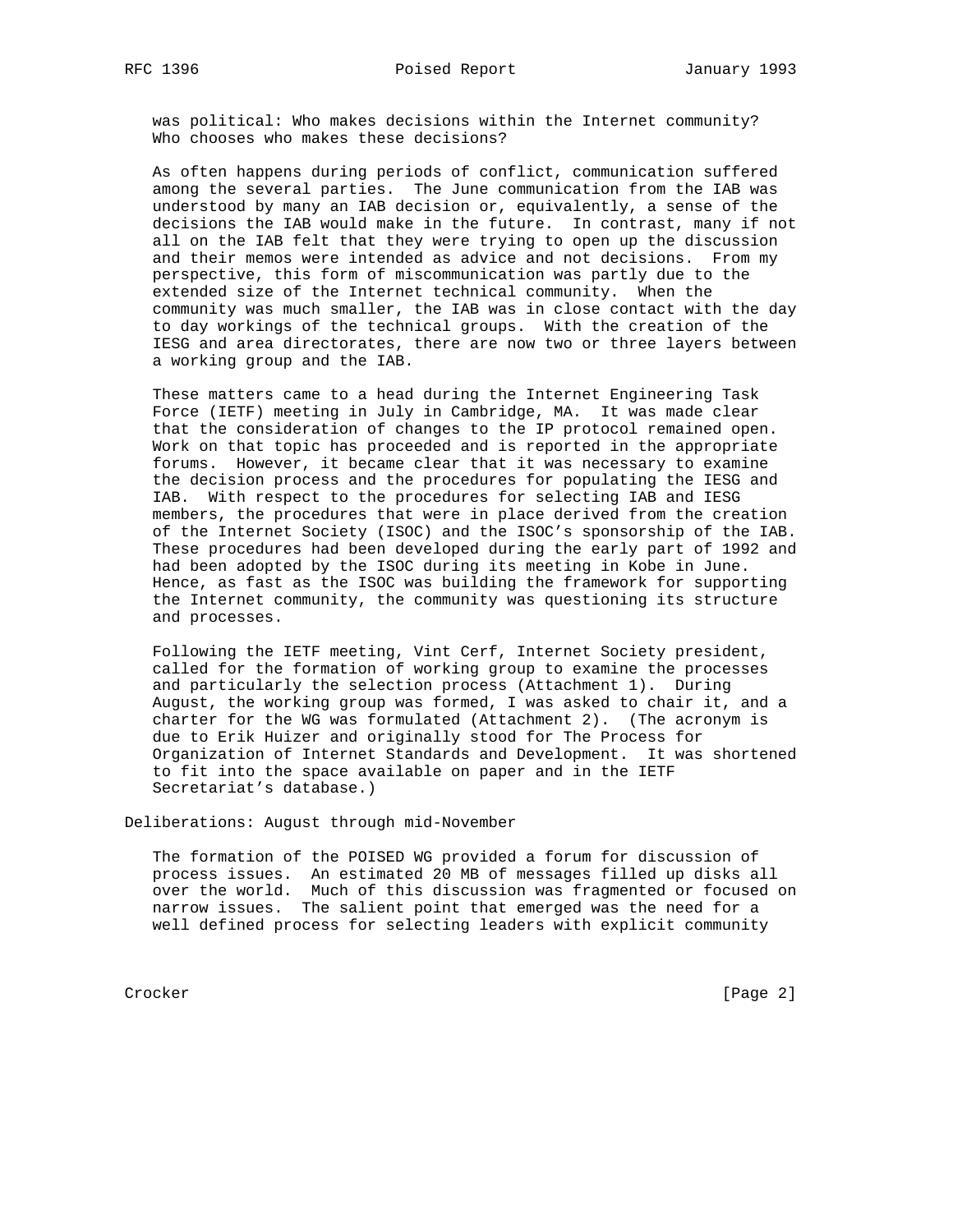representation in the selection process. There was also substantial discussion of the role of the IAB -- to what extent should it make decisions and to what extent should it provide technical guidance? - and the relationship between the IAB and IESG.

 After several weeks of discussion, Carl Malamud and I attempted to capture the main elements of the discussion by presenting a specific proposal for the reorganization of the entire structure. The main elements of the proposal were:

- o Retention of the WG and area structure now in place within the IETF.
- o Replacement of the IAB and IESG by two boards, one devoted to technical management and one devoted to oversight of the process.
- o Well defined terms for members of both boards.
- o Selection by committees with input from the community.

 This proposal was technically radical in the sense that it proposed new structures to replace existing structures instead of proposing changes within the existing system. The proposal focused all further discussion and set the stage for the fall IETF in mid-November in Washington D.C.

## November IETF meeting

 By virtue of the intensity of interest throughout the community, the POISED WG was one of the focal points of the IETF meeting. The schedule included a plenary session Tuesday morning to present the current state of the POISED WG discussions, a formal POISED WG session Tuesday afternoon and an open IESG meeting Thursday evening devoted to the POISED issues. The formal schedule was only the tip of the iceberg; numerous meetings took place over breakfast, lunch and dinner, in the halls and off in the corners. The more active participants probably had a dozen or more separate meetings on this over the three most active days, Tuesday, Wednesday and Thursday.

 Amidst all this frenetic activity, remarkable progress occurred at two key points. At the Tuesday afternoon POISED WG meeting, Lyman Chapin, IAB chair, Phill Gross, IETF chair and IAB member, and other IAB members proposed changes within the existing IAB/IESG structure which converged with the process management elements of the Malamud- Crocker proposal. The key point was that all processing of standards actions, including the final decision to advance a specification along the standards track, would be made by the IESG. This change in

Crocker [Page 3]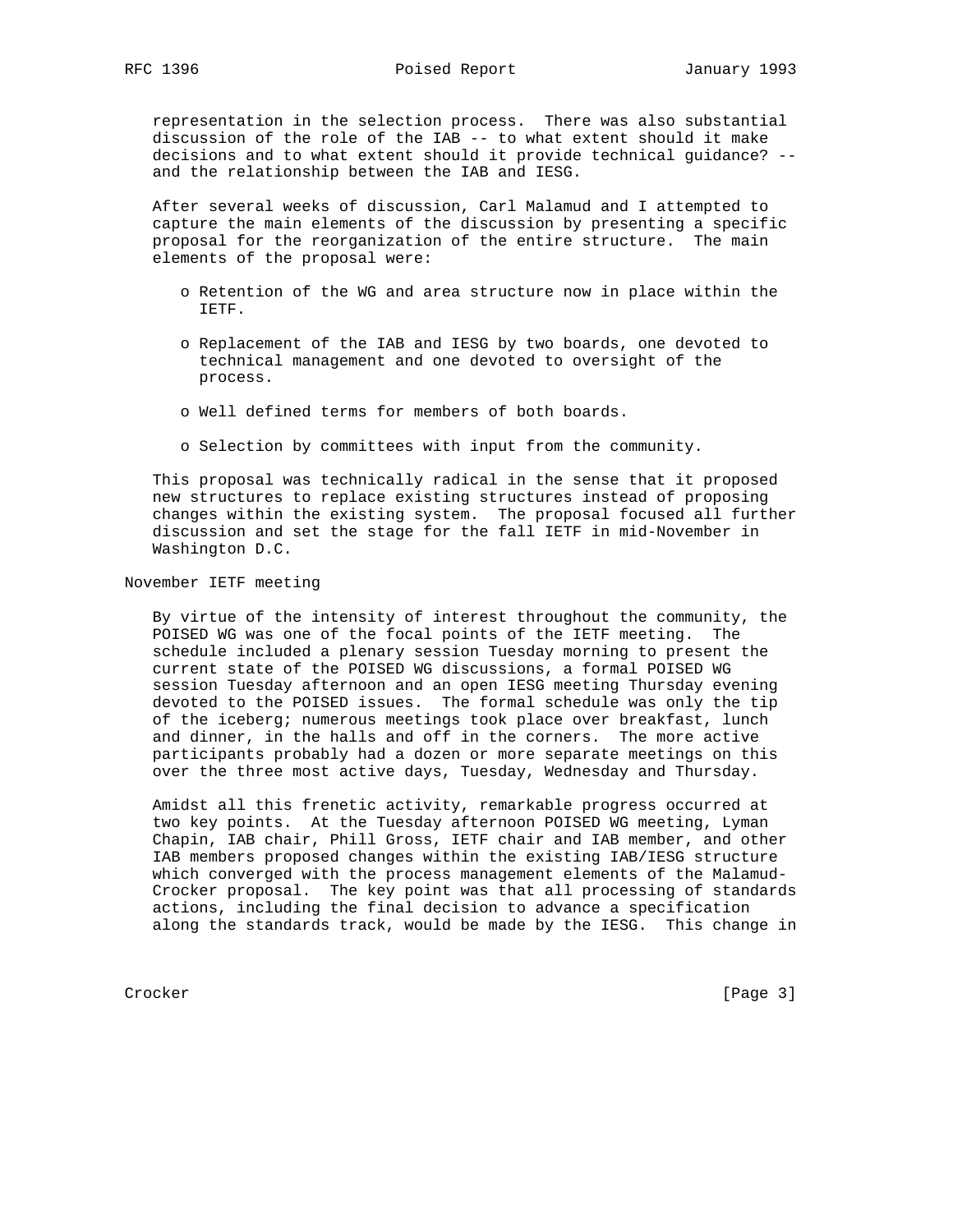the process shortens the decision cycle and brings it a step closer to the working group. Convergence on this key point obviated a radical proposal and signaled the building of a consensus on how the standards process should evolve. Over the next two days attention then turned to the selection process.

 As indicated above, there was a strong feeling in the community that the IAB and IESG members should be selected with the consensus of the community. A natural mechanism for doing this is through formal voting. However, a formal voting process requires formal delineation of who's enfranchised. One of the strengths of the IETF is there isn't any formal membership requirement, nor is there a tradition of decision through votes. Decisions are generally reached by consensus with mediation by leaders when necessary.

 Various formulas were considered, and the one that emerged was that IAB and IESG members would be selected by a nomination and recruiting committee. The committee is to consist of seven members from the community, with non-voting representatives from the IAB and IESG and a non-voting chair provided by the ISOC. The seven members are to be volunteers, with selection by lot if there are more than seven volunteers. The only requirement for volunteers is they must have attended two IETF meetings. This requirement is designed to ensure the nomination committee has some familiarity with the Internet community and the standards process.

 IAB and IESG members are to serve two years. Half of each body is to have terms starting in odd years, and half is to have terms starting in even years. Selections to the IESG have to be ratified by the IAB, and selections to the IAB had to be ratified by the ISOC. In the event that the nomination committee is unable to reach a consensus on a single candidate for each position, it may forward multiple nominations to the ratifying body, and the ratifying body will select the candidate.

 In addition to this selection process, a recall mechanism was outlined using a similar scheme. The ISOC is to supply an ombudsman who will field complaints after all oversight processes have been exhausted. If the ombudsman is unable to resolve a complaint after a cooling off period, a recall committee, selected at random among volunteering community members, will consider the matter. A two thirds vote by the committee is necessary to remove someone.

 This proposal was formulated and circulated during Wednesday and Thursday and presented at the IESG open plenary. In contrast to the extraordinarily contentious open IESG meeting in Cambridge, this meeting was characterized by a strenuous effort by numerous people, representing diverse points of view, to reach consensus on this

Crocker [Page 4]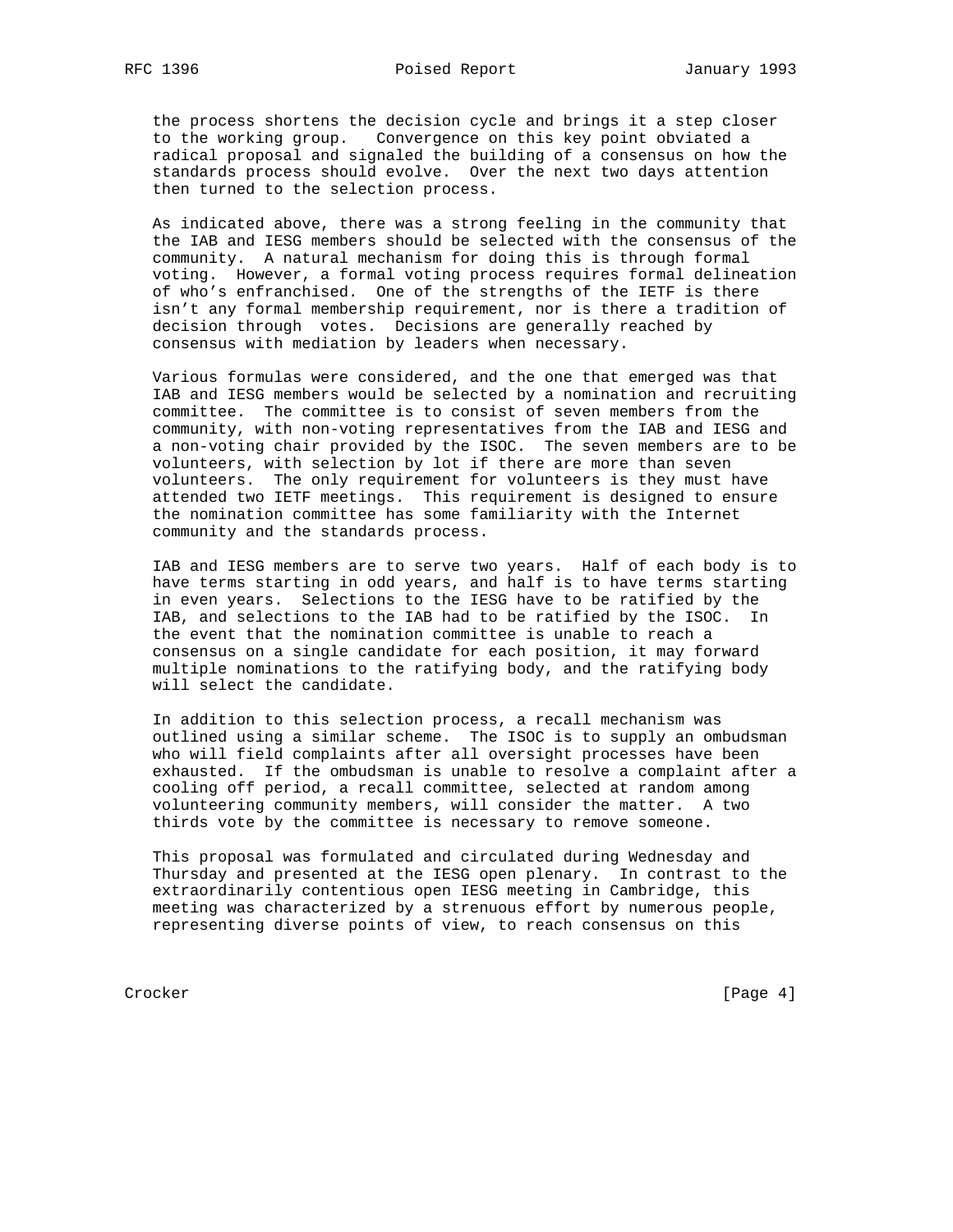proposal, and the meeting ended with a distinct decision to proceed on this basis. Given the strong consensus that emerged at that meeting, the group decided to implement the selection process by the next IETF meeting, with the new IESG and IAB members to begin their terms at the termination of the IETF meeting in March.

 On Friday, the IAB and IESG met jointly to determine what to do next. Both groups agreed to implement the change in processing standards actions quickly and cooperatively and to identify the positions which are open for selection. Within a couple of weeks, the IAB finished processing the standards actions in its queue, and IESG began to handle standards actions on its own.

December ISOC meeting

 The Internet Society Trustees met December 10 and 11 at CNRI in Reston, VA. The process and organization of the IAB and IETF was one of their major concerns. A session of the Trustees at 3:00 p.m. EST, December 10, was broadcast via the Internet. It was not clear how many people listened, but Geoff Huston, Internet Trustee, was spliced in separately from Australia.

 At this session, I presented the POISED WG results deliberations and asked on behalf of the IETF that the Trustees approve the selection process described above. For the long run, a new charter is needed. Given the very compressed schedule for these activities, there has not been time to draft and refine a new charter, so the Trustees were asked to approve the general direction of the reorganization of the IAB and IETF and give temporary approval to the selection process in order to permit the first round of selections to proceed.

 The Trustees expressed strong approval for the work of the POISED WG and general approval for the direction of the effort. One area of concern for the Trustees is the legal liability of the Internet Society regarding decisions the IESG might make in the future. The Trustees made it quite clear that they are not inclined to micromanage the IETF process, but they do feel compelled to understand the legal issues and help construct a charter which is consistent with their responsibilities as Trustees.

 The session adjourned with agreement to proceed on the current course and for the IETF, IAB and ISOC Trustees to work together to draft the appropriate charter.

Crocker [Page 5]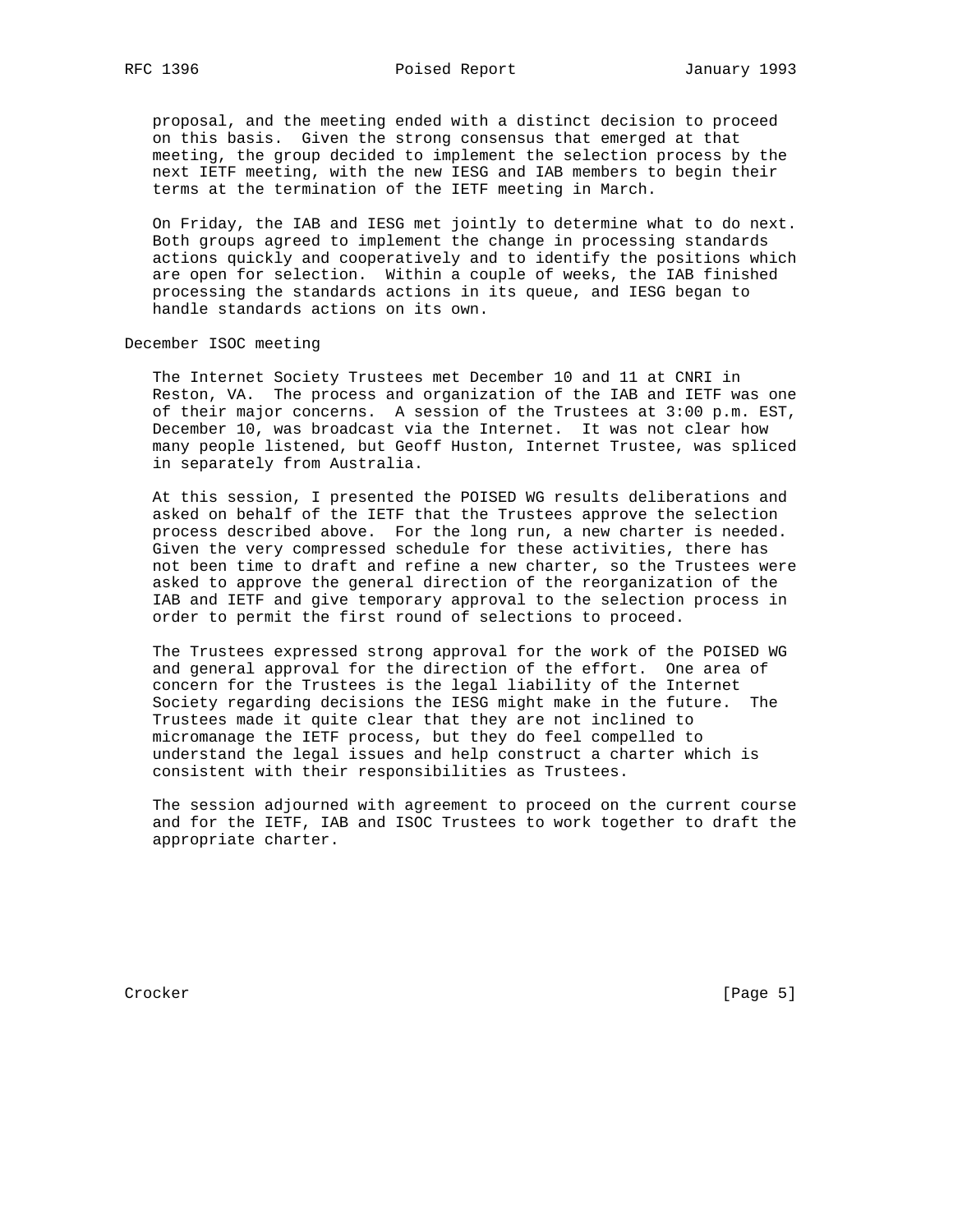Future activities

 Both the IESG and IAB have selected the positions which must be filled through the new selection process. As I write this, Vint Cerf has been working to find a chair for the nominations committee, and the process should move forward during January and February. Communications on the details of the nomination process will be published on the IETF mailing list and possibly other forums. As described above, the selection process should be complete well before the next IETF meeting, and preferably by the end of February.

 The other open agenda item is the draft of a new charter for the IAB and IETF and adoption of the charter by the ISOC. This is the next order of business for the POISED WG.

ATTACHMENT 1: Message from Vint Cerf to the IETF, et al.

 To: pgross@nis.ans.net Cc: iab@isi.edu, iesg@NRI.Reston.VA.US, ietf@isi.edu, internet-society-trustees:;@IETF.NRI.Reston.VA.US, internet-society-members:;@IETF.NRI.Reston.VA.US, isoc-interest@relay.sgi.com Subject: Request for Recommendations Date: Wed, 12 Aug 92 21:46:48 -0400 From: vcerf@NRI.Reston.VA.US Message-Id: <9208122146.aa10744@IETF.NRI.Reston.VA.US>

 To: IETF Chairman CC: IAB, IETF, IRTF, ISOC Trustees, and ISOC Members From: President, Internet Society Subject: Request for Recommendations on IAB/IETF/IRTF/ISOC Procedures

## Introduction

 In June, 1992, The Internet Society Board of Trustees received a proposed charter for an Internet Architecture Board to be created within the Internet Society. The new Internet Architecture Board was envisioned to be made up of the then current members of the Internet Activities Board. The functions of the IETF and the IRTF would be brought under the umbrella of the Internet Society as elements of the newly chartered Internet Architecture Board. The Trustees voted to accept the proposed charter, which is contained in RFC 1358.

 In the period between June and July, a great deal of discussion occurred both by email and at the IETF meeting in Boston about the

Crocker [Page 6]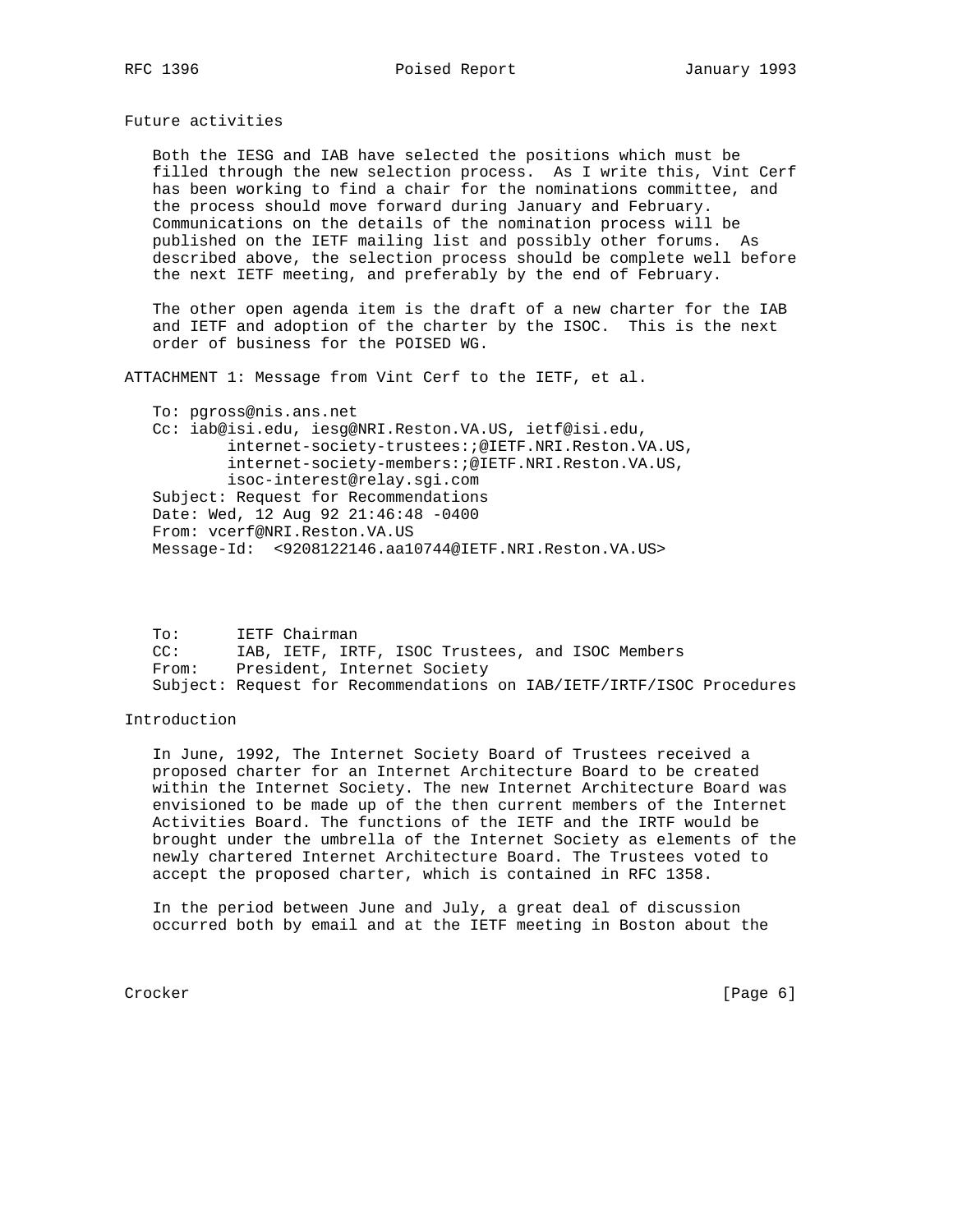procedures by which the IAB, IETF, and IRTF should work together under the general umbrella of the Internet Society. Among the many points raised, three seemed particularly important to consider:

- 1. Procedures for making appointments to the Internet Architecture Board.
- 2. Procedures for resolving disagreements among the IETF, IESG, and IAB in matters pertaining to the Internet Standards.
- 3. Methods for ensuring that for any particular Internet Standard, procedures have been followed satisfactorily by all parties so that everyone with an interest has had a fair opportunity to be heard.

 Effective discussion of these issues requires the availability of an open venue, an opportunity to comment by email, and the possibility of conducting face-to-face meetings. Recognizing this, the IAB has recommended that the most effective means available to the Internet Community for gathering recommendations for refining our existing procedures is to request that an IETF Working Group be formed.

 I am pleased to make this request of the IETF to create such a WG. It would be extremely helpful to have recommendations on the three topics listed above by the first of December, 1992, in time to be presented at the Internet Society Board of Trustees meeting scheduled for December 10th.

 With respect to point 1 above, the current procedures for making IAB appointments are contained in the IAB charter (RFC 1358). RFC 1310 contains a description of the current process by which Internet Standards are achieved. Points (2) and (3) could be discussed in the context of the present procedures described in RFC 1310, which recognizes a number of open issues in an appendix.

 The Internet Society Trustees hope that members of the IAB, IRTF, IESG, and IETF, as well as general members of the Internet Society, will take the time to share their thoughts in the proposed working group forum. It is vital to the future of the Internet that these key groups work together well. Certainly, the Internet Society Trustees are committed to doing everything possible to facilitate effective procedures and to preserve and enhance the special spirit of the Internet Community which has created and maintains the health and growth of the global Internet.

 Vint Cerf President Internet Society

Crocker [Page 7]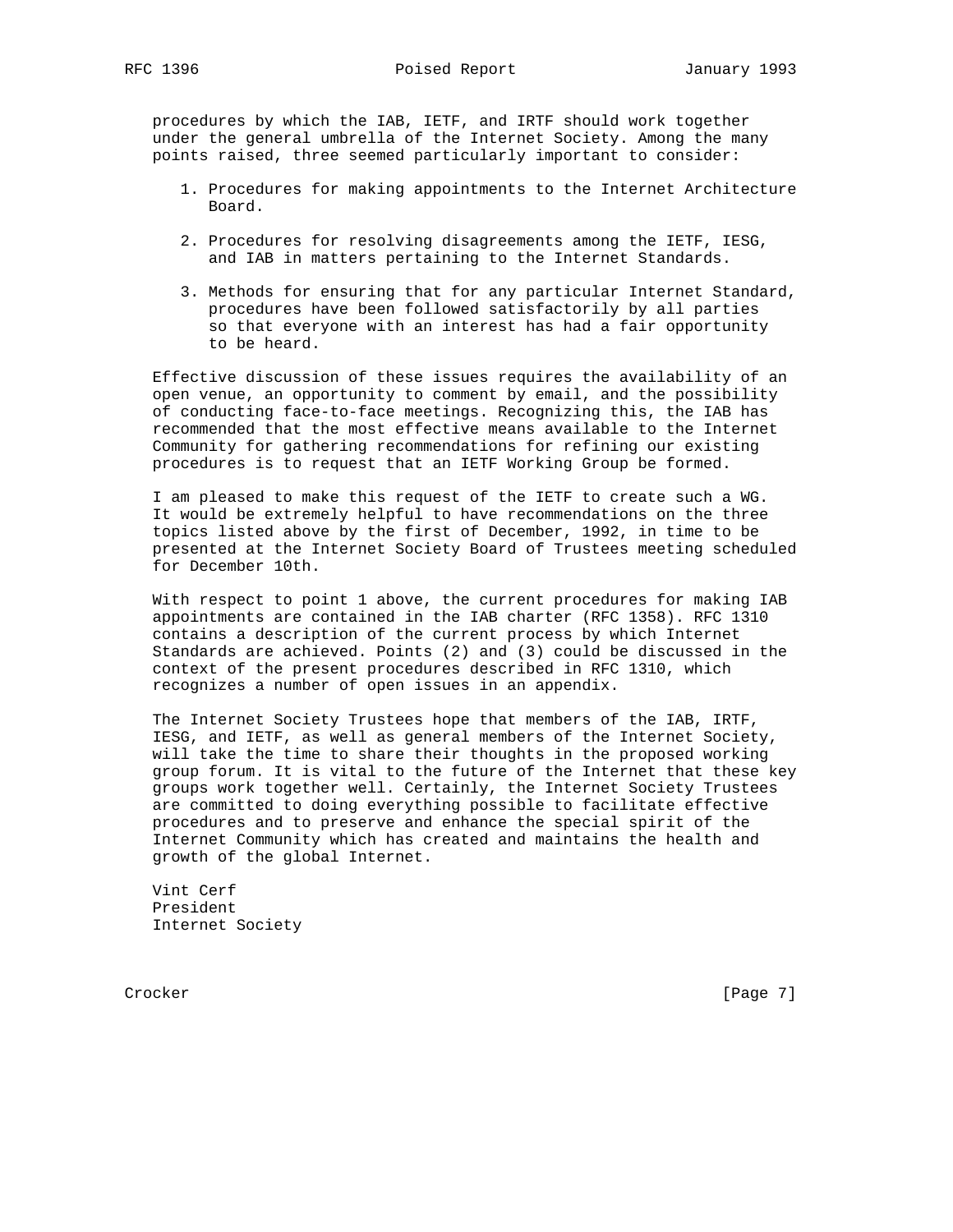Process for Organization of Internet Standards (poised)

Charter

 $Chair(s):$ Steve Crocker <crocker@tis.com>

 Mailing lists: General Discussion:poised@nri.reston.va.us To Subscribe: poised-request@nri.reston.va.us Archive: nri.reston.va.us:~/poised/current

Description of Working Group:

 The goal of this working group is to examine the Internet standards process and the responsibilities of the IAB, with attention to the relationship between the IAB and IETF/IESG.

 The need for this working group was suggested during discussions at the July 1992 IETF. This led to a request from the Internet Society president to form such a working group.

The WG will consider the following matters:

- 1. Procedures for making appointments to the Internet Architecture Board.
- 2. Procedures for resolving disagreements among IETF, IESG and IAB in matters pertaining to the Internet Standards.
- 3. Methods for assuring that for any particular Internet Standard, procedures have been followed satisfactorily by all parties so that everyone with an interest has had a fair opportunity to be heard.

 The WG will begin with a review of the procedures for making IAB appointments as documented in RFC 1358 and a review of the standards-making process documented in RFC 1310.

 The WG has a goal of issuing a final report in time for IESG consideration and publication as an RFC before the ISOC Board of Trustee's meeting in December 1992. Given the compressed timescale, the WG will conduct most of its deliberations by electronic mail on the POISED WG mailing list. There will also be a preliminary report and discussions at the November 1992 IETF meeting in

Crocker [Page 8]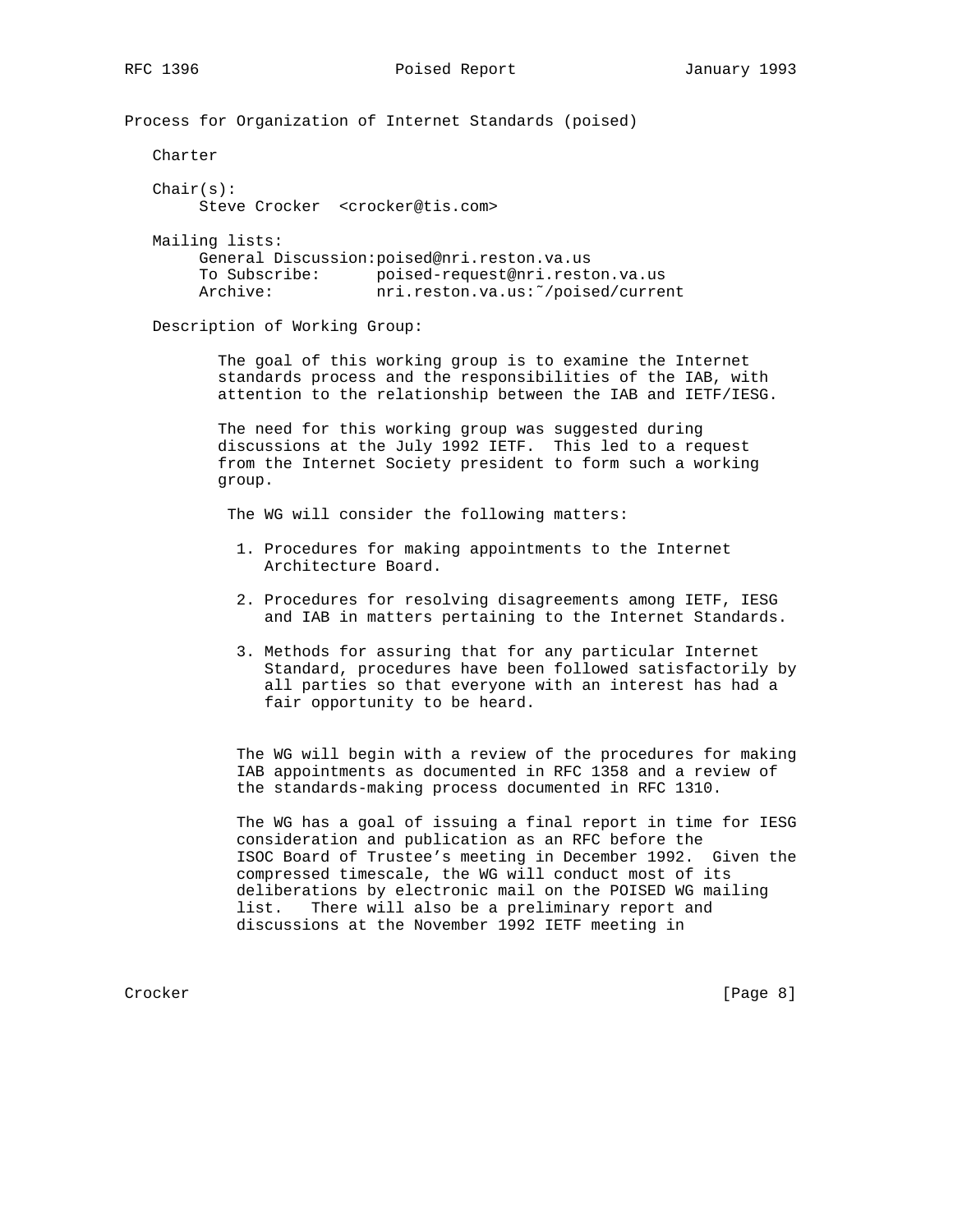Washington, DC.

 This will be a normal IETF WG, i.e. the mailing list and all discussions will be completely open.

Goals and Milestones:

- Sep 92 Gather initial set of issues and write a preliminary report.
- Oct 92 Post as an Internet Draft the initial recommendations to the ISOC Board.
- Nov 92 Open discussion and presentation of the work of the POISED Working Group at Washington D.C. IETF meeting.
- Dec 92 Submit the recommendations document to the IESG for posting as an Informational RFC. This document will be subsequently transmitted to the ISOC Board.

Crocker [Page 9]